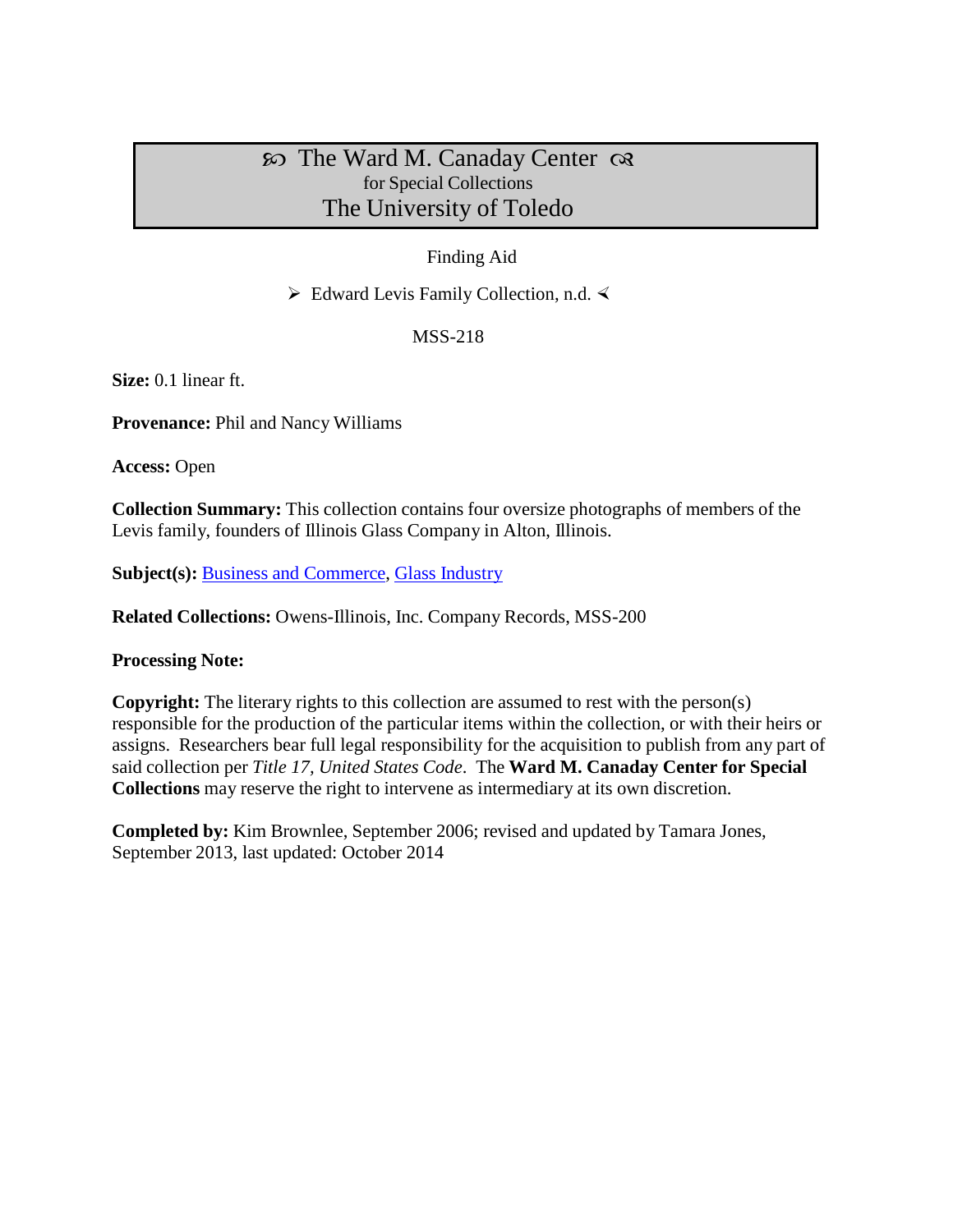### **Biographical Sketches**

Charles Levis was born October 7, 1860 in Alton, Illinois, one of seven sons born to Edward Levis, founder of the Illinois Glass Company. When Edward died in 1903, his sons took over the operation of their father's business. Charles played an important role in the manufacturing aspect of Illinois Glass, and he was largely responsible for the company's increased national importance. He remained an active participant in Illinois Glass until he retired. He died in 1948.

Robert Harry Levis was born in Alton on May 2, 1862. Like his brothers, he learned about the glass-making business from the ground up, eventually rising to become company treasurer. He was the last president of Illinois Glass before it merged with the Owens Bottle Company of Toledo in 1929 to form Owens-Illinois, Inc. He died October 14, 1950.

Thomas Middleton Levis was born in Alton on November 18, 1886, the oldest son of Robert H. Levis. He was a clerk at Illinois Glass and served as assistant treasurer of the company for several years before retiring in 1929, when the company merged to form Owens-Illinois. He also served as the district manager of the company's office in St. Louis. He died January 10, 1959.

William Edward Levis was born in Alton on December 14, 1890. He initially planned to study law, and earned his degree from the University of Illinois in 1913. Soon after graduating, however, his father Charles Levis convinced him to join his relatives at the Illinois Glass Company. William got his start at the company loading cars, but eventually worked his way up, serving as assistant secretary; treasurer; vice president; and general manager before becoming company president in 1928. It was under his leadership that Levis-owned Illinois Glass merged with Owens Bottle Company. William served as chief executive officer of Owens-Illinois for 20 years before retiring as board chairman in 1950. He died November 7, 1962.

Additional biographical information on members of the Levis family can be found in the Owens-Illinois, Inc. Company Records, MSS-200.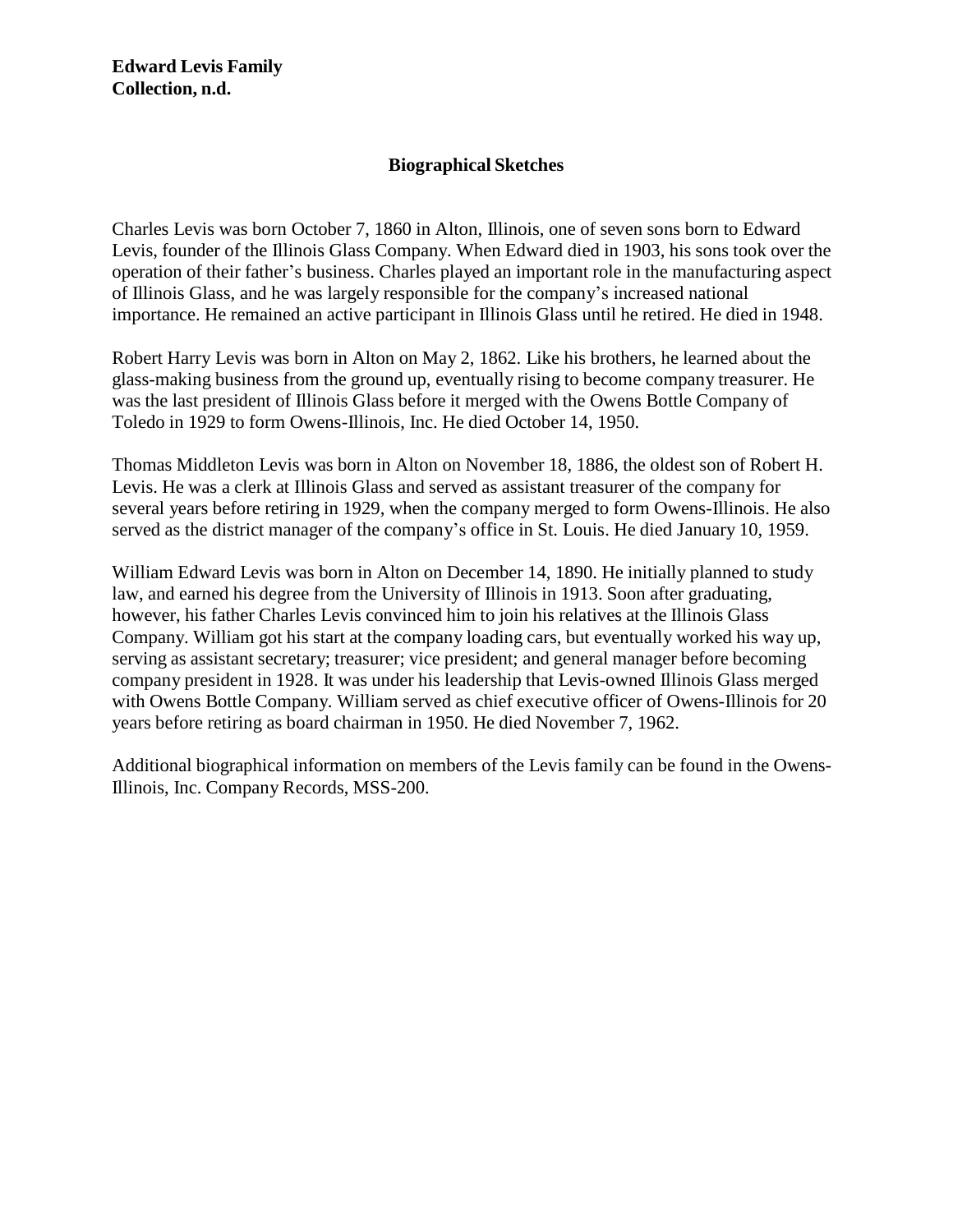### **Edward Levis Family Collection, n.d.**

## **Scope and Content Note**

The Edward Levis Family Collection consists of four oversize photographs of members of the Levis family: Edward Levis's sons Charles and Robert, Charles's son William, and Robert's son Thomas. None of the photographs are dated.